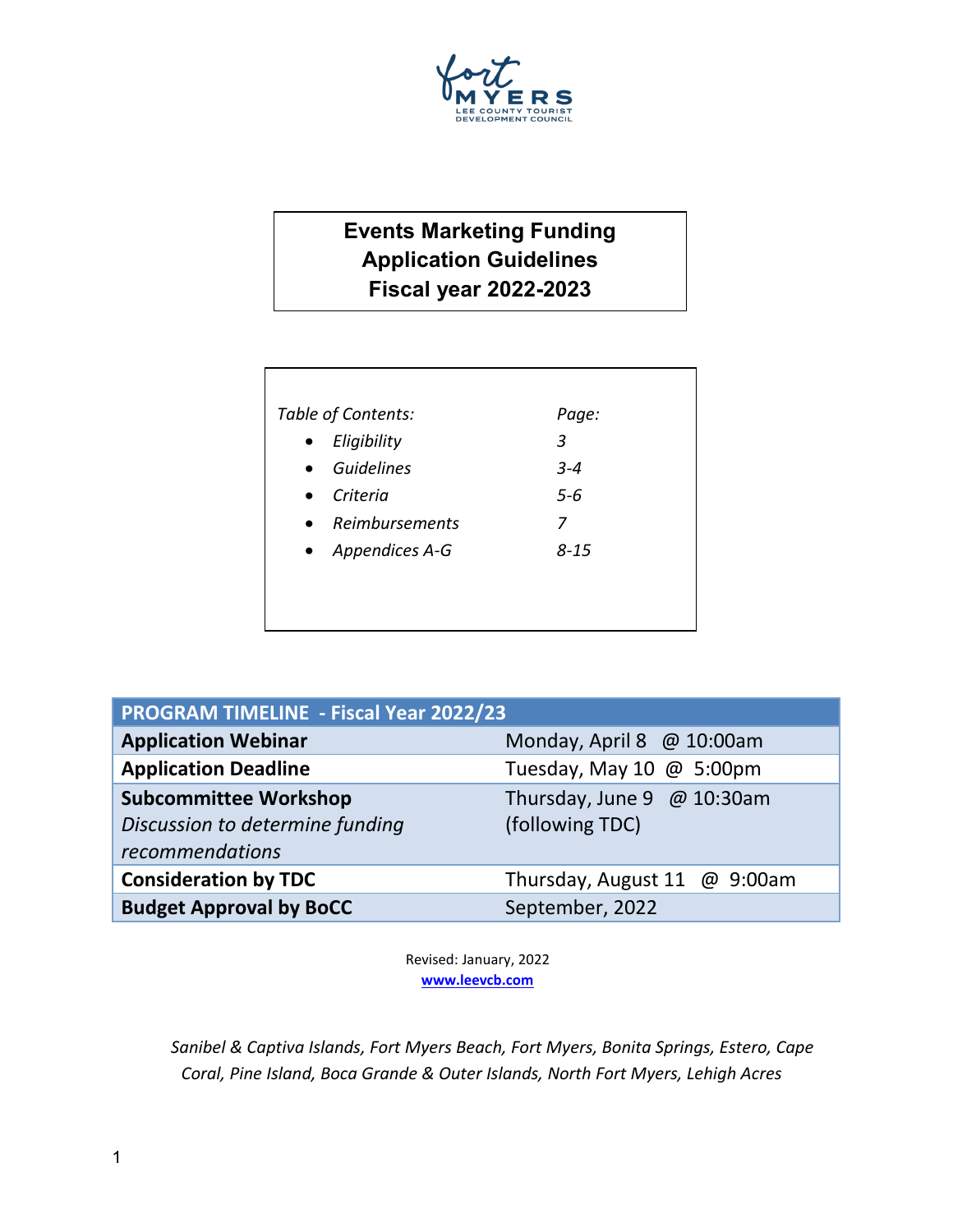

Dear Lee County event organizer,

On behalf of the Lee County Tourist Development Council (TDC), the Visitor & Convention Bureau (VCB) invites you to apply for funding budgeted to support fiscal year 2022/23 multi-day events in Lee County. The Events Marketing program provides reimbursement on approved out-of-area promotions and advertising efforts. Please read the entire application packet carefully to ensure your event meets all requirements of the program.

#### **Things to note:**

• An eligible Lee County nonprofit may submit a maximum of two funding requests per year through the Events/Attraction Marketing programs.



- Approved Event Marketing funding recipients may receive VCB cooperative marketing credits (in addition to the funding awarded) that may be used toward the purchase of VCB media buys specifically designed for this program. To receive these credits, grant awardees must attend a Coop Training program.
- Attractions Marketing funding recipients who produce eligible events may also submit a funding request through the Events Marketing program
- Sports related events that market to teams, may request funding guidance through the Lee County Sports Development Office. Please contact Jeff Mielke jmielke@leegov.com or 239-533-5273
- Finally, we continue to request collaboration for the creation of event deals with accommodation partnersfor your event. *We request that event organizers participate in VCB marketing meetings and Team Tourism eventsthat will allow for such collaboration. For more information, please call or log on to [www.leevcb.com.](http://www.leevcb.com/)*

The VCB looks forward to working together to produce successful events that

will bring visitors to Lee County.

Sincerely,

Tamara Pigott Executive Director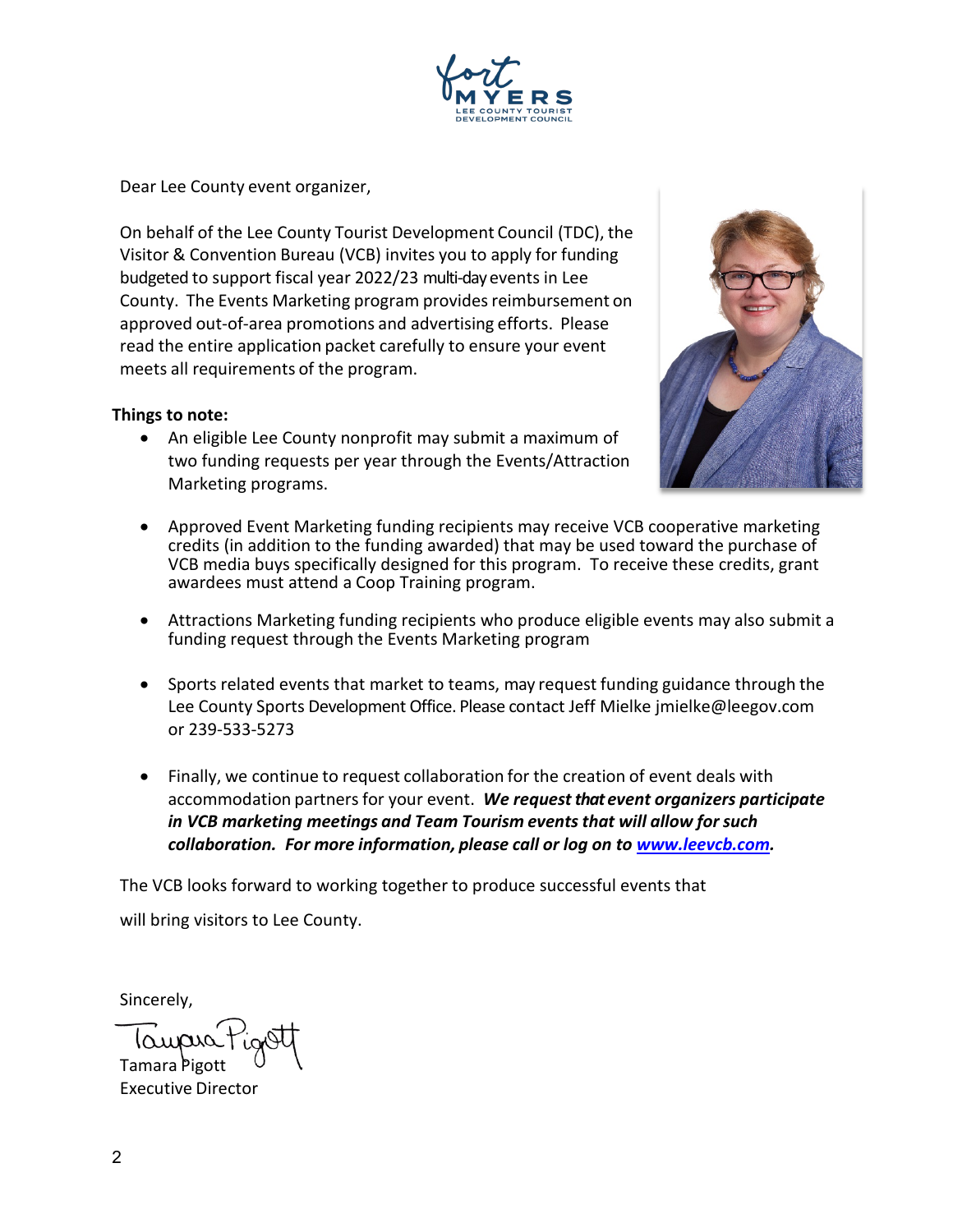

# **ELIGIBILITY**

Funding is available under the following categories:

# **1. ORGANIZATIONS**

To be eligible to apply, an organization must be legally incorporated as a **Not-For-Profit** under section 501 of the Internal Revenue Code. (Note: First-time applicants must provide a copy of the IRS determination letter of federal tax-exempt status.) Organizations must also have significant county ties and be established primarily to produce cultural programs, festivals or special events. Additionally, they must use private sector financial support and volunteers, as well as paid staff to carry out the objectives of the organization.

# **2. EVENTS**

Multiple-day programs, festivals or special events that have a history of, or the potential for, attracting out-of-county visitors are eligible. Attendees may be participants or spectators, and the event should generate measurable hotel/motel/campground room nights. Priority will be given to those events that occur during non-peak months as detailed on page 5. Multiple day events that can generate national, state, or regional media exposure for Lee County and its tourist offerings are strongly encouraged to apply.

#### **MAXIMUM FUNDING**

The maximum amount an event may be awarded is \$25,000. Events are required to have a 75% marketing match with no more than 50% of that match being in-kind contributions. The Events Marketing Program Budget for fiscal year 2022/23, as established by the TDC pending approval by the Board of County Commissioner (BoCC), is \$200,000. Any remaining funds not allocated to a specific event will be utilized by the VCB to explore the development of new events and marketing initiatives.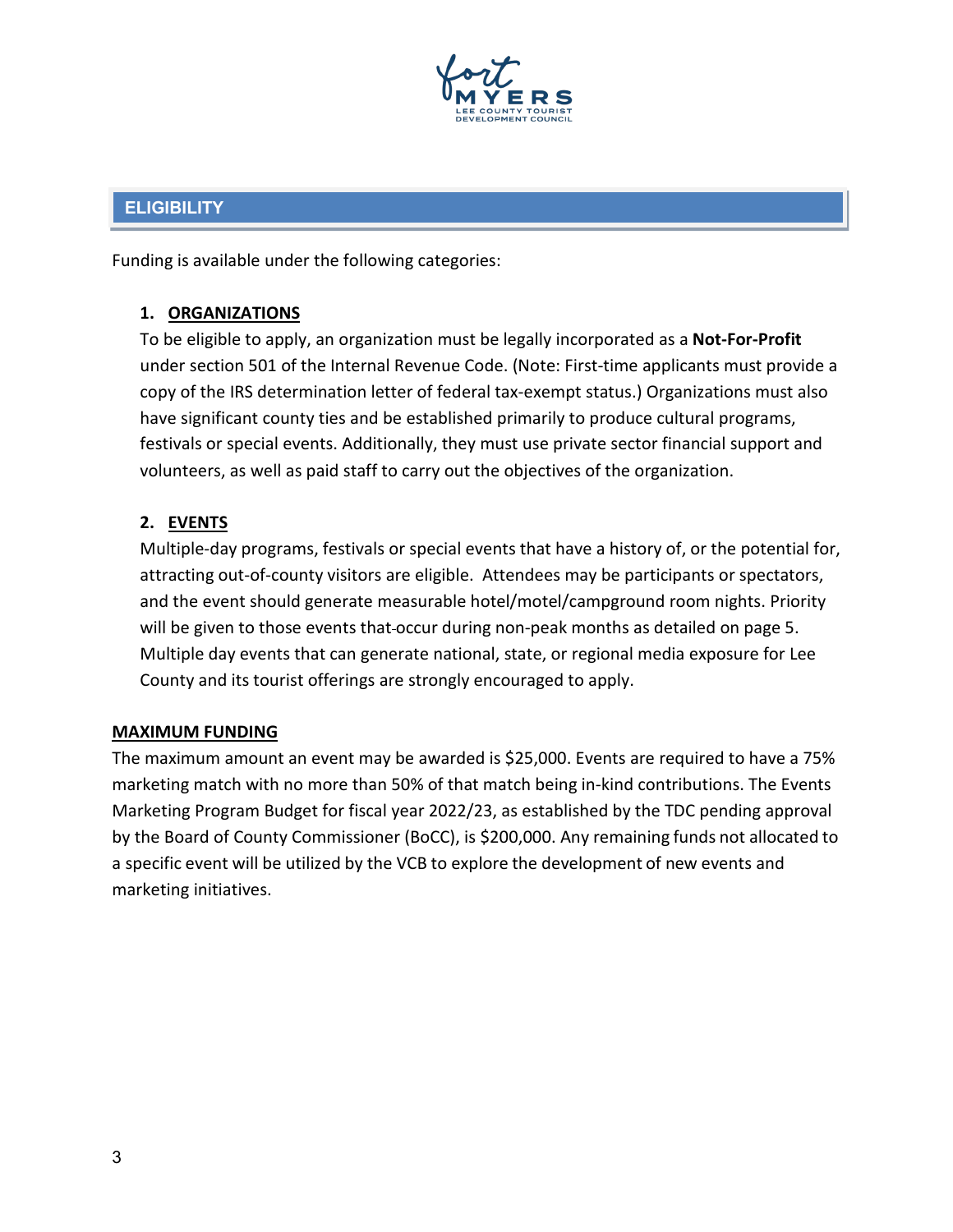

# **PROGRAM GUIDELINES**

- Incomplete applications without the required documentation will not be considered.
- In the event that a request is not funded, the organization will not be permitted to ask the TDC to reconsider its decision (per Council action of March 11, 1994).
- This program is managed by reimbursement. The maximum award an event may receive is \$25,000 for qualifying applicants.
- All material submitted as part of an application will be a matter of public record open to inspection by any citizen of the State of Florida, subject to Chapter 119 Laws of Florida.
- Each organization receiving funding must designate an event coordinator. He or she will work with the VCB to ensure that all marketing assistance and resources made available to the funding recipients have been implemented.
- A final event report is due within 60 days of the close of the event, and it must accompany the Request for Reimbursement Form. If the event is scheduled later than June of the fiscal year, the report and final reimbursement request will be due no later than September 10, 2023. The report should:
	- o Elaborate on how the scope of work was met.
	- o Explain any variances within the budget.
	- o Share the results of each marketing effort and indicate how its success was tracked.
	- o Present documentation on the number of **"Revenue Producing"** room nights generated.\* (*See Appendix A for Room Night Certification Form*.)
	- o Provide results of surveys conducted to gauge attendance, visitor origin and length of stay. (*See Appendix B for Survey Form*)

# *\*Room night information must be reported in numbers generated by event and not percentage occupancy.*

• Grant requirement: The Lee County TDC must be included on collateral material (per VCB logo/graphic specifications), and web & print advertisements when listing sponsors. Logo slicks and banners can be obtained at [www.leevcb.com](http://www.leevcb.com/)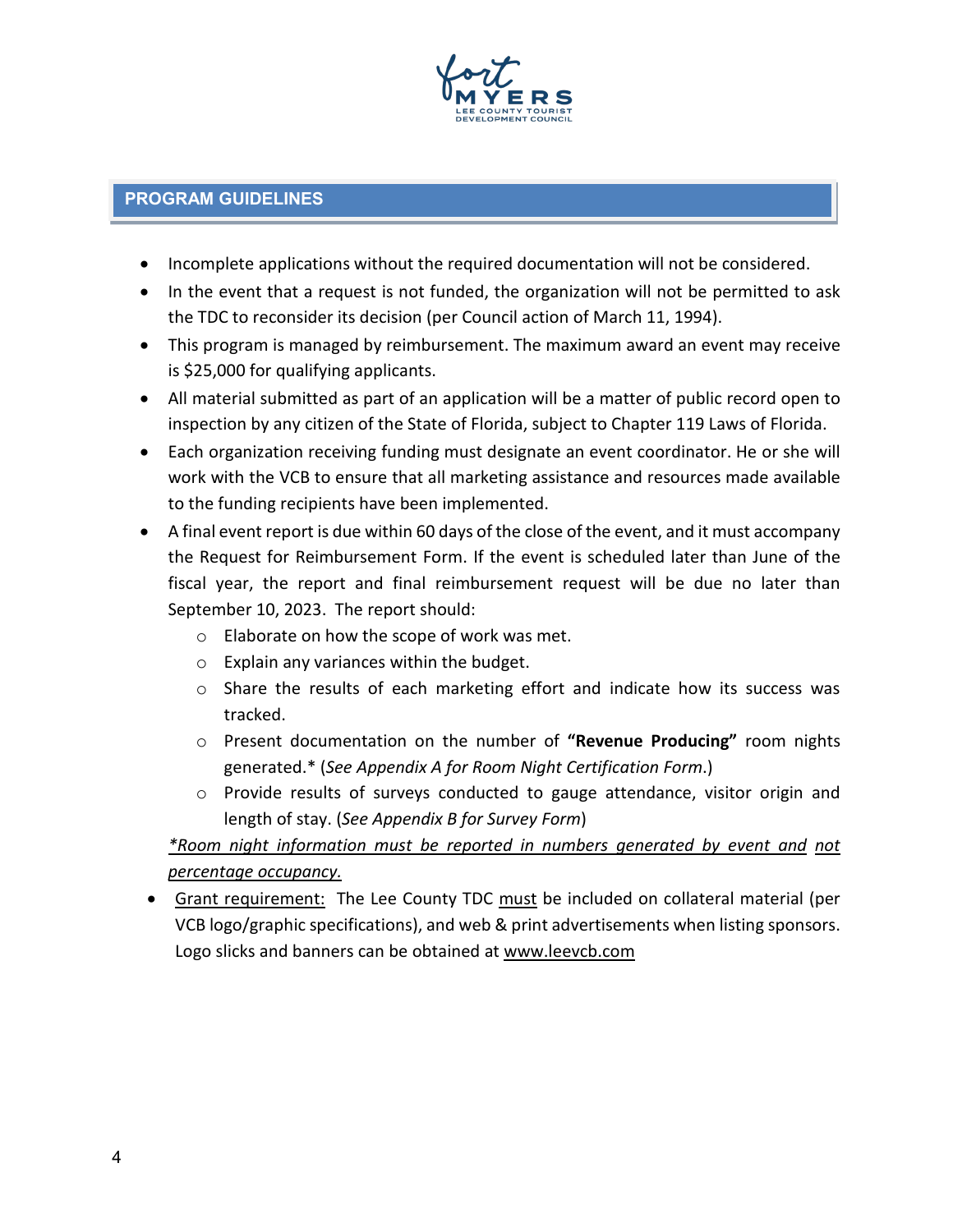

#### **APPLICATION INSTRUCTIONS**

- Attendance at the Application Webinar on April 8 is mandatory for all requesting agencies. [Register for the webinar.](https://attendee.gotowebinar.com/register/3684152723263700240)
- Requests for fiscal year 2022/23 Event Marketing funds must be submitted online between April 8 and May 10, 2022 at https://www.leevcb.com/fundingprograms/events-marketing
- Repeat applicants must include the ROI Summary Sheet (Appendix F) with submissions.
- Prior to submission, event organizers are encouraged to share the event marketing plan with the VCB marketing team for initial review.
- Incomplete applications may not be considered for funding
- The TDC Events Marketing Subcommittee Workshop is scheduled for June 9, 2022. Recommendations for funding made at the workshop will be formalized by the TDC at their August meeting.

# **EVALUATION CRITERIA**

Grant applications will be judged on a 50-point scale with a minimum score of 25 points being necessary to be considered for funding approval.

#### **1. Commitment to the expansion of tourism in Lee County –** *Max 15 points*

- $\circ$  The event attracts visitors that generate revenue producing room nights. [10 points]
- o Events that generate room nights during **non-peak season: (January 2-30 or Mid April-December 23)** [5 points]

#### 2. **Soundness of proposed event** - *Max 8 points*

- $\circ$  The committee will assess the extent to which the organization has realistically conceptualized and presented a viable project plan, and assigned responsibilities and accountability. [2 points]
- o The applicant must include commitment statements and examples of event packages/deals with web links from accommodation partners and a marketing strategy for placement. [3 points]
- $\circ$  The applicant must provide evidence that the event is sustainable by showing that funding sources have been identified and the required match is available. [3 points]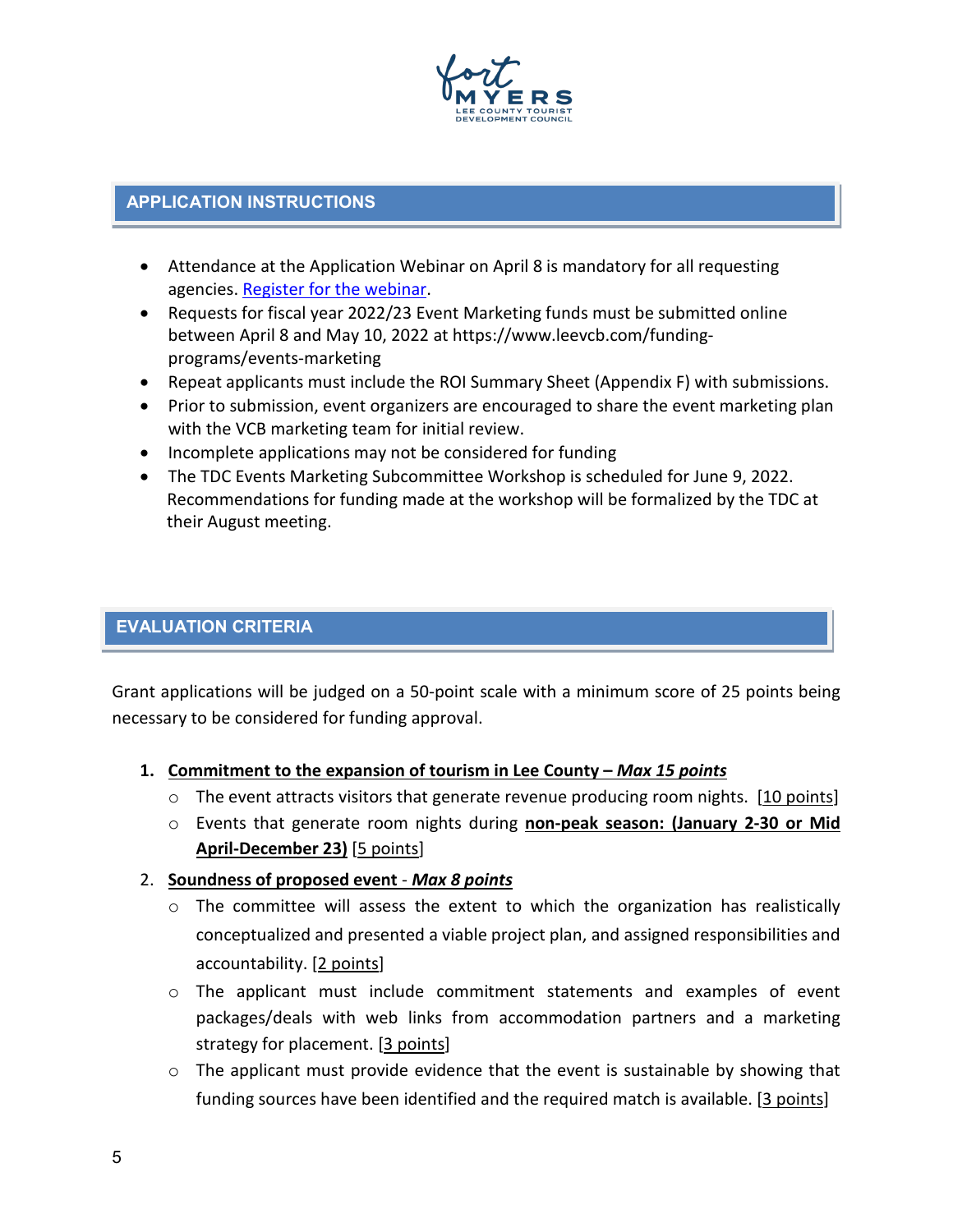

### *3.* **Organization stability and evidence of event management capability** - *Max 5 points*

- o The organization must have a successful history of service in Lee County, demonstrate the ability to administer public funding, have the necessary staff and internal financial controls to accomplish the activity with the budget, and be able to provide regular, timely reporting to the TDC on the progress of the event. [1 point]
- o Repeat requesting events must show evidence of room night\* and attendance numbers, and their increases in subsequent years. [2 points] (\*generated by the event, not occupancy).
- $\circ$  Events must have made a concerted effort to implement all requested VCB initiatives, and display effective use of VCB/TDC theme logos and web links in their promotions. [2 points]

# 4. **Out of market promotion** - *Max 10 points*

- $\circ$  A detailed out-of-area marketing plan and budget must be included as an attachment (using forms in Appendix F) to the application submission. (*Please see the allowable uses of funds in Appendix C and include a 75% marketing match component.)* [5 points]
- $\circ$  Evidence showing the rationale behind the media placement decisions. [5 points}

#### 5. **Quality and uniqueness of the proposed event**- *Max 4 points*

- o Points awarded based on how much heritage, cultural, environmental and/or artistic significance the event brings to the county. [2 points]
- o Unique and/or uncommon elements such as green initiatives, out-of-the-box campaigns and ride sharing promotions etc. also will be considered. [2 points]
- **6. Bonus -** *up to a maximum of 8 points* can be awarded in one of two ways:
	- $\circ$  New Events events of 3 or less years can be awarded additional points to foster expansion of the tourism experience offered to visitors
	- $\circ$  Established events & past recipients may be awarded additional points if the success in sustainability criteria has been met. Success will be measured by:
		- substantial growth in room nights year over year
		- demonstrated success in developing financial partnerships with sponsors
		- national media attention has been gained for the destination.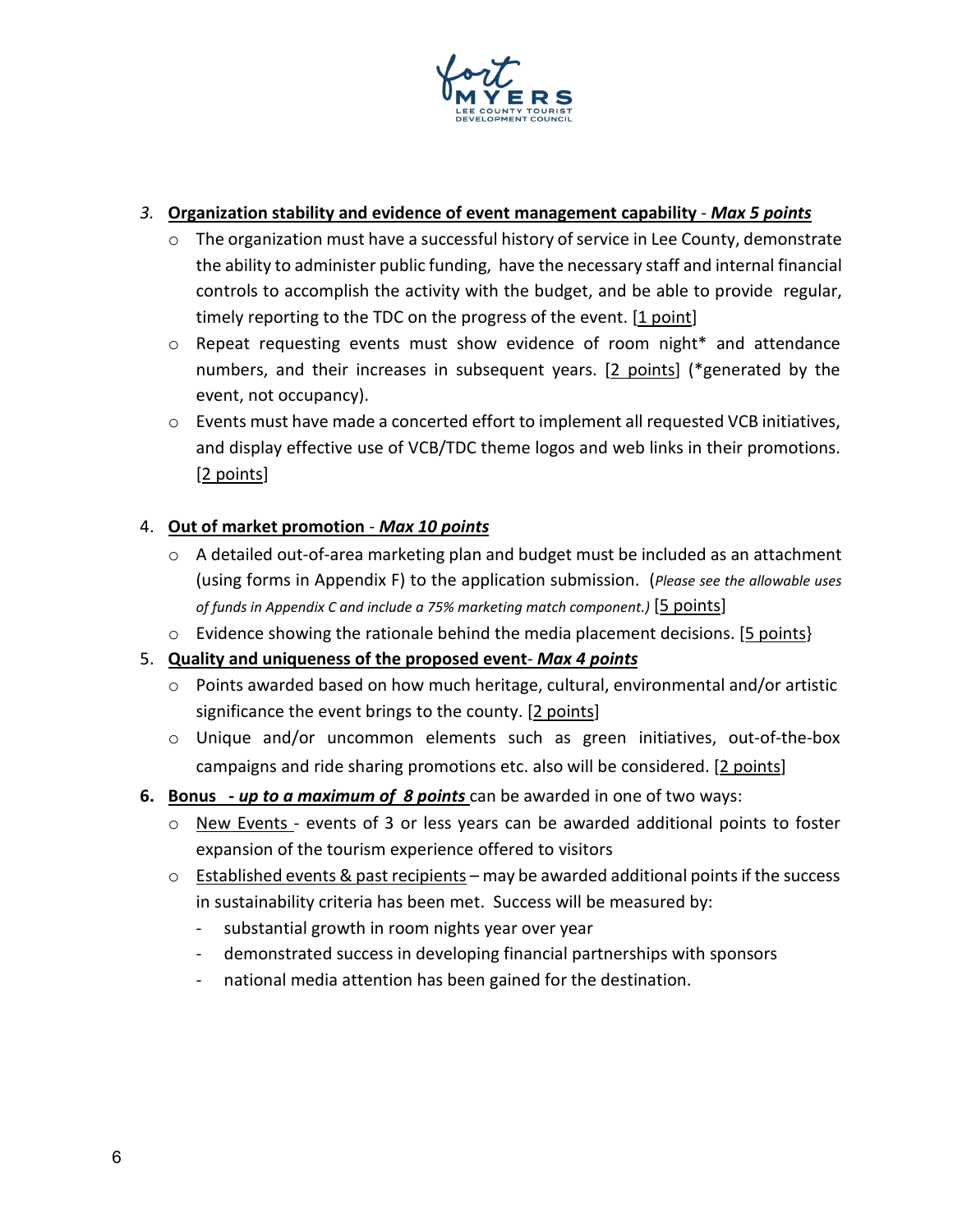

# **SCORING**

Funding recommendations may be based on the points scored up to a maximum of \$25,000.

| <b>Maximum</b><br>funding | 100%  | 75%       | 50%       | 25%       |
|---------------------------|-------|-----------|-----------|-----------|
| Avg. score                | 44-50 | $37 - 43$ | $31 - 36$ | $25 - 30$ |

# **PROCEDURES FOR REIMBURSEMENTS**

**Funds will not be reimbursed until a VCB budget is approved, and narrative progress reports must accompany each Request for Reimbursement Form.** Reimbursements will not be made for any expenses incurred prior to the approval of the fy2022-23 VCB Events Marketing budget by the BoCC (September of each year). Payment is by reimbursement and is made after proof of paid invoices have been verified by VCB and the Lee Clerks office

**Request for reimbursements must be completed and submitted to the VCB no later than 60 days after the event**. Proof of paid invoices (which should include a copy of the invoice), a copy of the cancelled check and/or bank or credit card statement showing it cleared as well as a sample of the collateral material. Please note: It could take up to 30 days for the county to process reimbursements.

**Approved expenditures may not be substituted for other opportunities unless they are approved by VCB**. Reimbursement may be requested only for marketing placements specifically included in the event's scope of work and in the marketing plan approved by the TDC.

#### **AUDITS AND RECORDS:**

The organization receiving funds must maintain records and accounts, including property, personnel and financial records, as are deemed necessary by Lee County to ensure proper accounting for all TDC funds. These financial records will be made available for audit or inspection purposes at any time during normal business hours, and as often as the TDC deems necessary.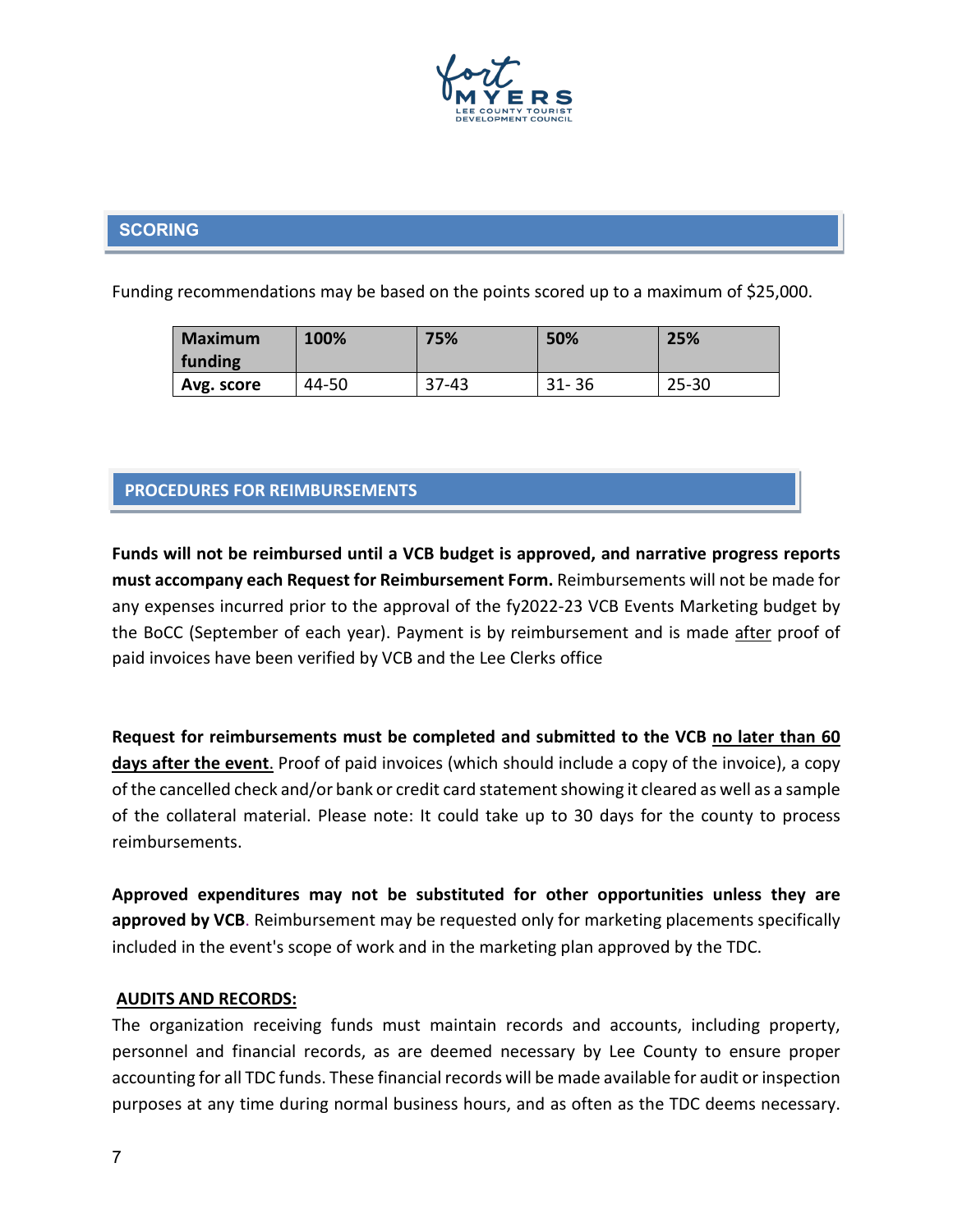

The TDC's right of inspection and audit will also apply to any audits made by any other agency whether local, state or federal. The VCB will retain all of its records and supporting documentation pertaining to the funding application for five years for inspection.

# **APPENDICES**

The forms that follow are for use in requesting funds and final reporting.

| Appendix Form | ae:                                      |    |
|---------------|------------------------------------------|----|
| A-            | <b>Eligible Expenses</b>                 | 9  |
| В-            | <b>ROI Summary Sheet</b>                 | 10 |
| $C-$          | <b>Marketing Plan &amp; Budget forms</b> | 11 |
| D-            | Progress/Final Report                    | 12 |
| E-            | <b>Participant Survey</b>                | 13 |
| F-            | <b>Room Night Certification Form</b>     | 14 |
| G-            | <b>Request for Reimbursement</b>         | 15 |
|               |                                          |    |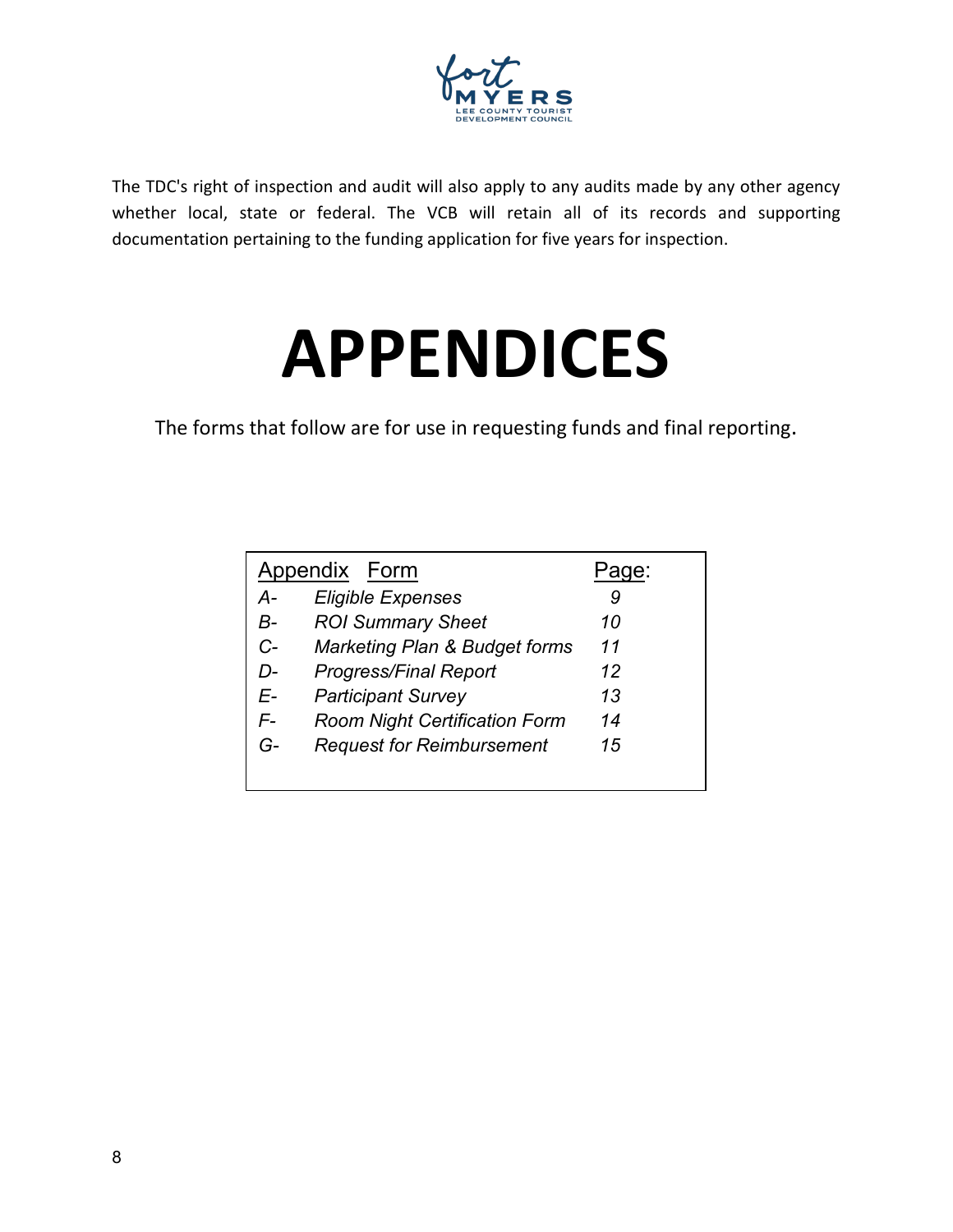

# **Appendix A: ELIGIBLE EXPENSES**

# *TDC Funding is restricted to out of market advertising and promotion of your approved event.* Advertising and promotion must take place in areas that are at least 140 miles away.

| <b>Eligible costs</b>                                     | Ineligible costs                          |
|-----------------------------------------------------------|-------------------------------------------|
| $\checkmark$ Creative design of advertisements.           | ❖ Operating expenditures.                 |
| Media buys for ad placement in                            | ❖ Fees for contractors, consultants,      |
| newspapers, magazines, radio and                          | professional, legal, engineering,         |
| television, digital and social medium.*                   | accounting, auditing, or PR services.     |
| Brochure or program creation and                          | ❖ Staff Salaries                          |
| distribution out of market.**                             | ❖ Capital improvements, including but     |
| Development/management for<br>$\checkmark$                | not limited to, new construction,         |
| event's dedicated website (hosting                        | renovation, restoration and               |
| fees are not included).                                   | installation or replacement of            |
|                                                           | fixtures.                                 |
|                                                           | Tangible personal property ie: office     |
| * Please provide publication/media outlet or digital site | furnishings or equipment, permanent       |
| and location where the ad will be placed.                 | collections or pieces of art.             |
| **Direct mail must provide the addresses to show they     | ❖<br>Interest or reduction of deficits or |
| are eligible                                              | loans, expenses incurred or obligated     |
|                                                           | prior to or after funding period.         |
|                                                           | ❖ Prize money, scholarships, awards,      |
|                                                           | plaques, event bags, certificates,        |
|                                                           | posters, t-shirts or other giveaways.     |
|                                                           | ❖ Travel, accommodations and personal     |
|                                                           | expenses.                                 |
|                                                           | ❖ Purchase of VCB coop with TDC funds     |
|                                                           | ❖ Payments or reimbursements for          |
|                                                           | goods or services purchased for           |
|                                                           | previous or other events.                 |
|                                                           | ❖ Advertising and promotion within Lee    |
|                                                           | County and/or surrounding counties        |
|                                                           | that are less than two hours driving      |
|                                                           | distance away.                            |
|                                                           | ❖ Other event expenses including but      |
|                                                           | not limited to: tent rental, travel or    |
|                                                           | accommodations for participants,          |
|                                                           | security, food, entertainment,            |
|                                                           | insurance, sanction fees, etc;            |
|                                                           | ❖ Website development/management          |
|                                                           | for general organization purposes.        |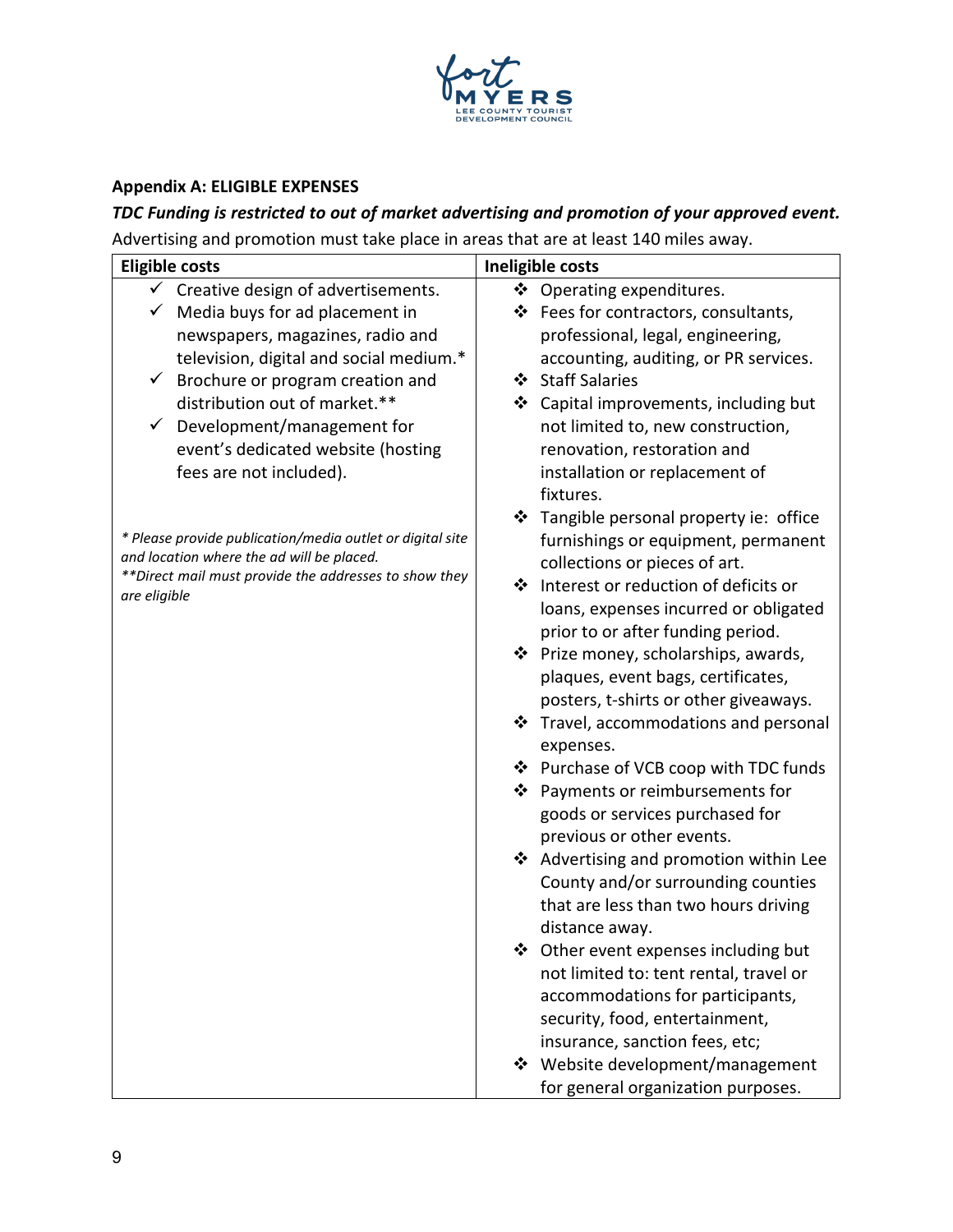

# **Appendix B: ROI SUMMARY SHEET**

This section must be completed by events that have received TDC funding in the past. All other events should start measuring moving forward.

| <b>Measurements</b>                           | Yr. 2019/20 | Yr. 2020/21 | Yr. 2021/22 |
|-----------------------------------------------|-------------|-------------|-------------|
| Event attendance                              |             |             |             |
| Number of paid room<br>nights generated       |             |             |             |
| Media impressions<br>print, digital, radio/tv |             |             |             |
| Social media reach<br>and engagement          |             |             |             |

Name of event: \_\_\_\_\_\_\_\_\_\_\_\_\_\_\_\_\_\_\_\_\_\_\_\_\_\_\_\_\_\_\_\_\_\_\_\_\_\_\_\_\_\_\_\_\_\_\_\_\_\_\_\_\_\_\_\_\_\_\_\_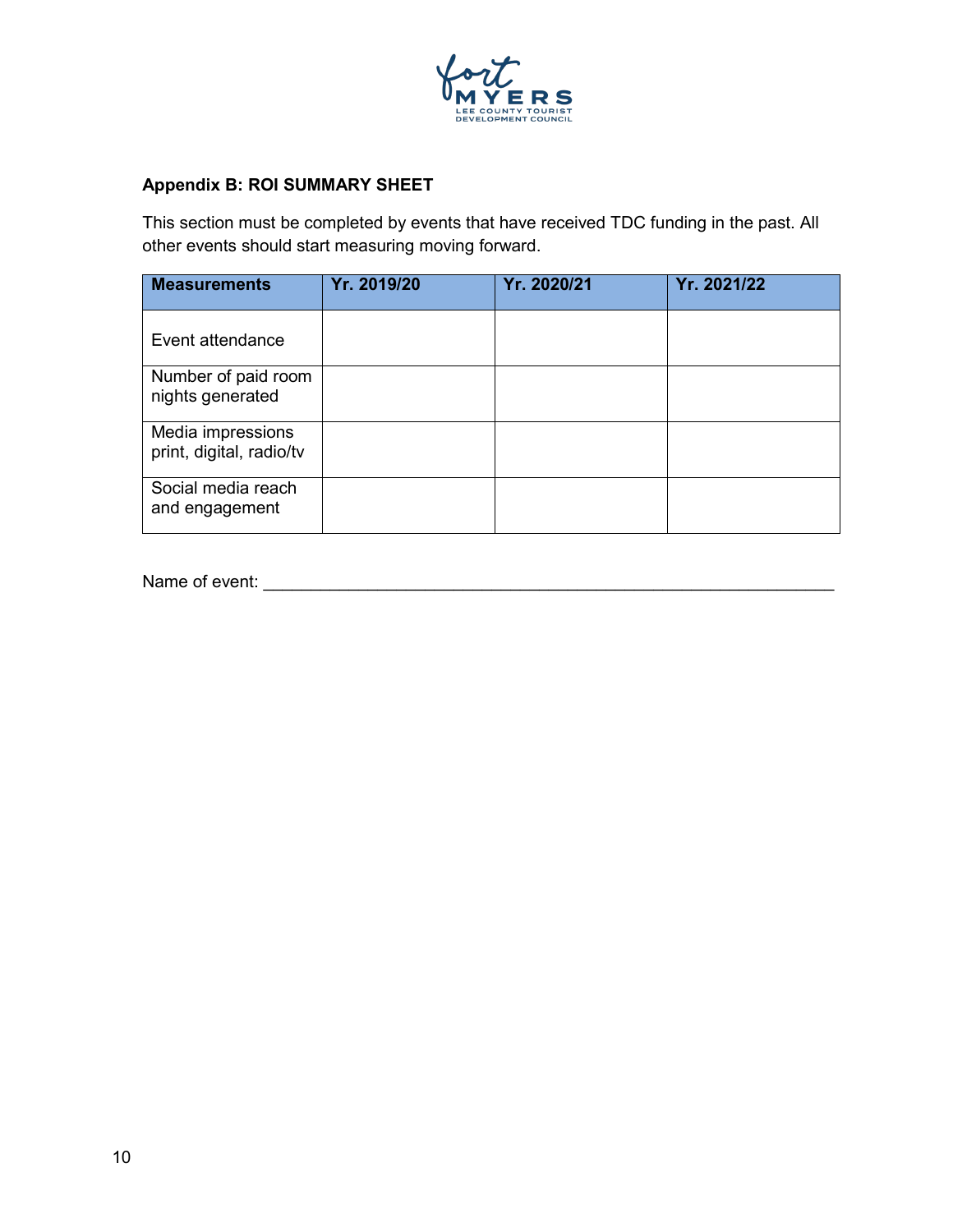

**Appendix C: EVENT MARKETING BUDGET TEMPLATE -** Please present in two parts.

1. Show total event budget. This allows the Tourist Development Council to determine what percentage of the total budget is dedicating to promoting the event.

| <b>Budget Line items</b>  | <b>TDC Request</b> | Organization<br><b>Match</b> | <b>TOTAL</b> |
|---------------------------|--------------------|------------------------------|--------------|
| <b>Marketing Expenses</b> |                    |                              |              |
| <b>Operating Expenses</b> |                    |                              |              |
|                           |                    |                              |              |
|                           |                    |                              |              |
| <b>TOTAL</b>              |                    |                              |              |

2. **Show your marketing budget breakdown.** This allows the Tourist Development Council to determine how the Events Marketing funds will be utilized.

| <b>Marketing</b>  | <b>Brief description</b> | <b>Amount</b> | Organization | <b>Number of</b> |
|-------------------|--------------------------|---------------|--------------|------------------|
| <b>Activities</b> |                          | requested     | match        | ads/impressions  |
| Ad placement      |                          |               |              |                  |
| Graphic design    |                          |               |              |                  |
| Brochure/program  |                          |               |              |                  |
| distribution      |                          |               |              |                  |
| Social media      |                          |               |              |                  |
| tactics           |                          |               |              |                  |
| <b>WEB</b>        |                          |               |              |                  |
| Other             |                          |               |              |                  |
| Other             |                          |               |              |                  |

\*Refer to Appendix A for other eligible expenses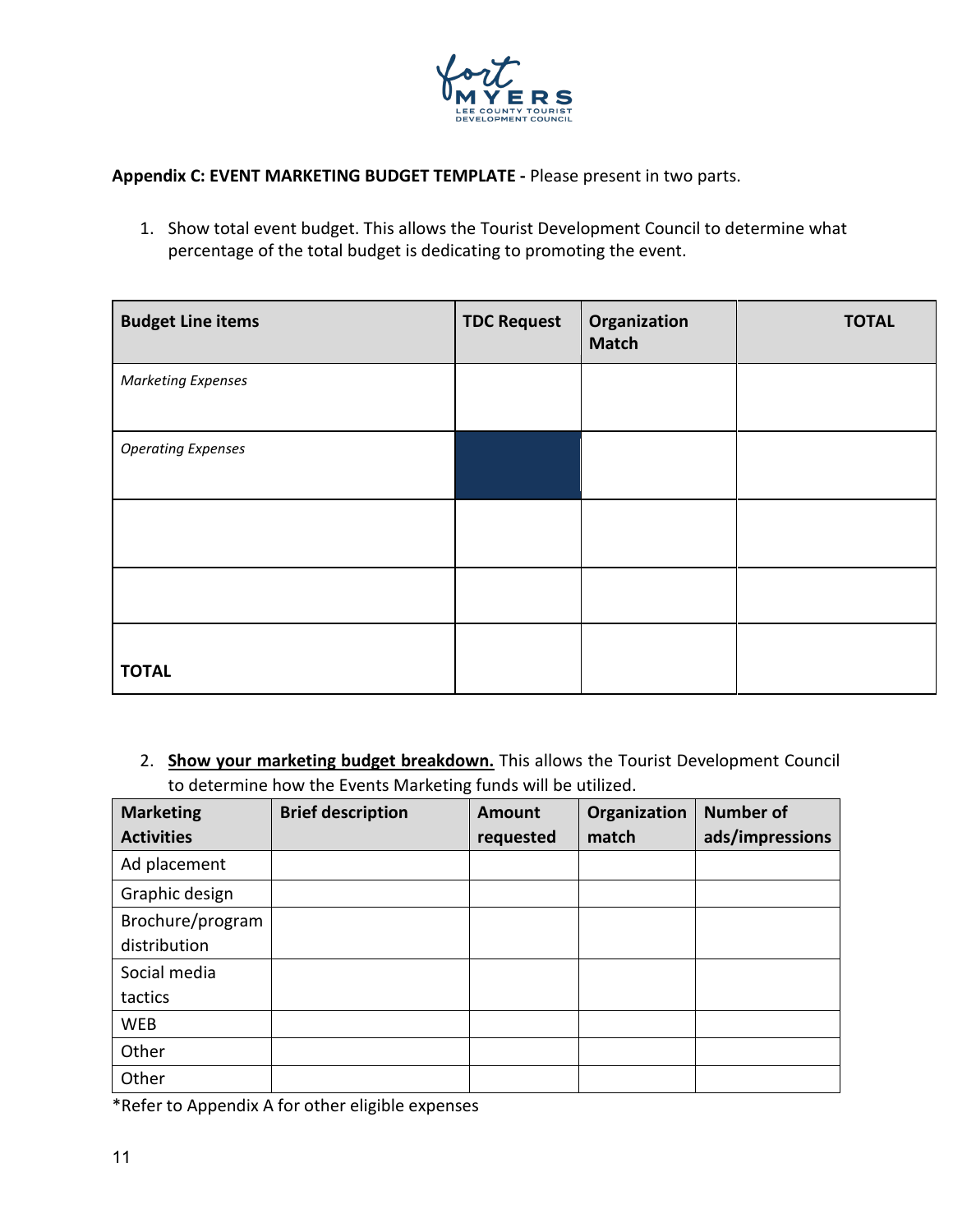

| Appendix D: FINAL REPORT FISCAL YEAR______ *Due within 60 days of completion of event. |                                                                                                                                                                                                                                                                                                             |  |  |  |
|----------------------------------------------------------------------------------------|-------------------------------------------------------------------------------------------------------------------------------------------------------------------------------------------------------------------------------------------------------------------------------------------------------------|--|--|--|
|                                                                                        |                                                                                                                                                                                                                                                                                                             |  |  |  |
|                                                                                        |                                                                                                                                                                                                                                                                                                             |  |  |  |
|                                                                                        |                                                                                                                                                                                                                                                                                                             |  |  |  |
|                                                                                        |                                                                                                                                                                                                                                                                                                             |  |  |  |
|                                                                                        | ANSWER THE FOLLOWING QUESTIONS FOR EACH ELEMENT IN YOUR SCOPE OF WORK. ATTACH<br>ADDITIONAL NARRATIVE OF EVENT IF NECESSARY.                                                                                                                                                                                |  |  |  |
| 1.                                                                                     | <b>FINAL</b> – Required for reimbursements - Answer each question as it relates to the Scope of<br>Work for the event.<br>What is the overall assessment of the event? Did the event have the anticipated results?<br>a. Number of participants and attendees from out of the Lee County area. (appendix E) |  |  |  |
|                                                                                        | b. Total Number of revenue producing room nights generated by the event (appendix F.)                                                                                                                                                                                                                       |  |  |  |
| 2.                                                                                     | Did expenditures fall within the most recent event funding budget categories?                                                                                                                                                                                                                               |  |  |  |
| 3.                                                                                     | How and what were the results of the marketing efforts proposed in funding request?<br>(Impressions, tracking, surveys, analytics) (appendix B & C2)                                                                                                                                                        |  |  |  |
| 4.                                                                                     | List efforts made to 'green' your event and the benefits derived.                                                                                                                                                                                                                                           |  |  |  |
| 5.                                                                                     | What recommendations do you have for improved results in the future?                                                                                                                                                                                                                                        |  |  |  |
| 6.                                                                                     | What VCB workshops and assistance did you participate in and find helpful?                                                                                                                                                                                                                                  |  |  |  |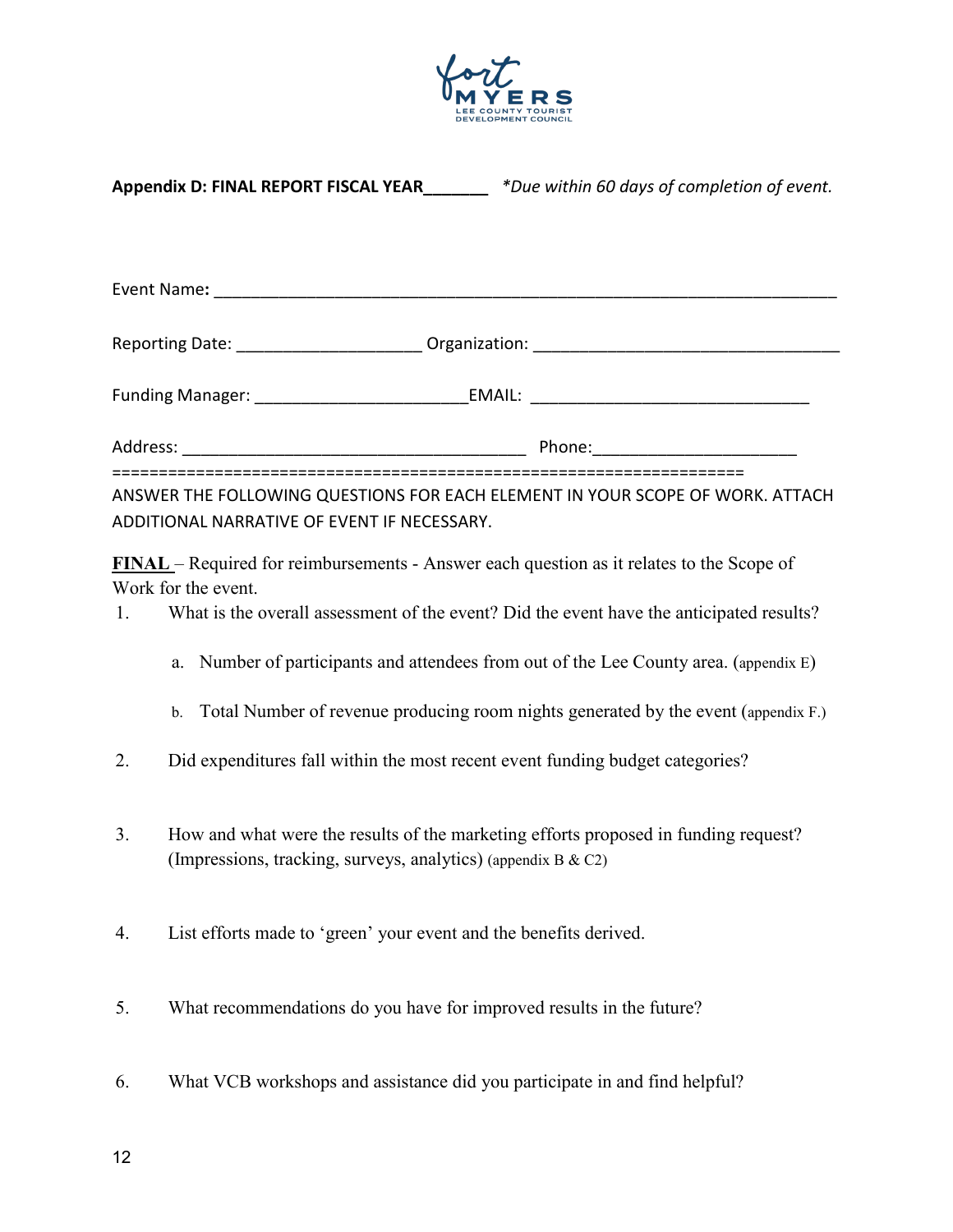

#### **Appendix E:** *Sample* **PARTICIPANT SURVEY** *(suggested questions, feel free to add more)*

Thank you for attending the **\_\_\_\_\_\_\_\_\_\_\_\_\_\_\_\_\_\_\_\_\_\_\_\_\_\_\_\_\_\_\_\_\_\_\_\_\_\_\_\_\_\_\_\_\_\_\_\_\_**

Please take a moment to fill out this brief survey so that we can continue to make this experience great for all our attendees.

- 1. How did you hear about the event? (select all that apply)
	- a. Attended last year!
	- b. TV/Radio: Which station:
	- c. Print publication: Which one \_\_\_\_\_\_\_\_\_\_\_\_\_\_\_\_\_\_\_\_\_
	- d. Website: Which one
	- e. Social Media- Which platform(s)?
	- f. Other \_\_\_\_\_\_\_\_\_\_\_\_\_\_\_\_\_\_\_\_\_\_\_\_\_\_\_\_\_\_\_\_\_\_\_\_\_\_\_\_

2. Where are you from? (city/state)

- 3. What was your mode of transportation to Lee County?
	- a. Fly into RWS
	- b. Drive
	- c. Local Resident
- 4. What is your age group?
	- a. Centennial (born 1996 and later)
	- b. Millennial (born 1977 to 1995)
	- c. Gen X (born 1965 to 1976))
	- d. Baby Boomer (born 1946 to 1964)
	- e. Traditionalist (born 1945 and before)
- 5. How many nights of local accommodations did you book to attend this event?
	- a. None
	- b. One night
	- c. Two nights
	- d. Three nights
	- e. Four or more nights
- 6. Would you like to receive more information about our next event?
	- a. If Yes. Provide your email address here  $\qquad \qquad$ .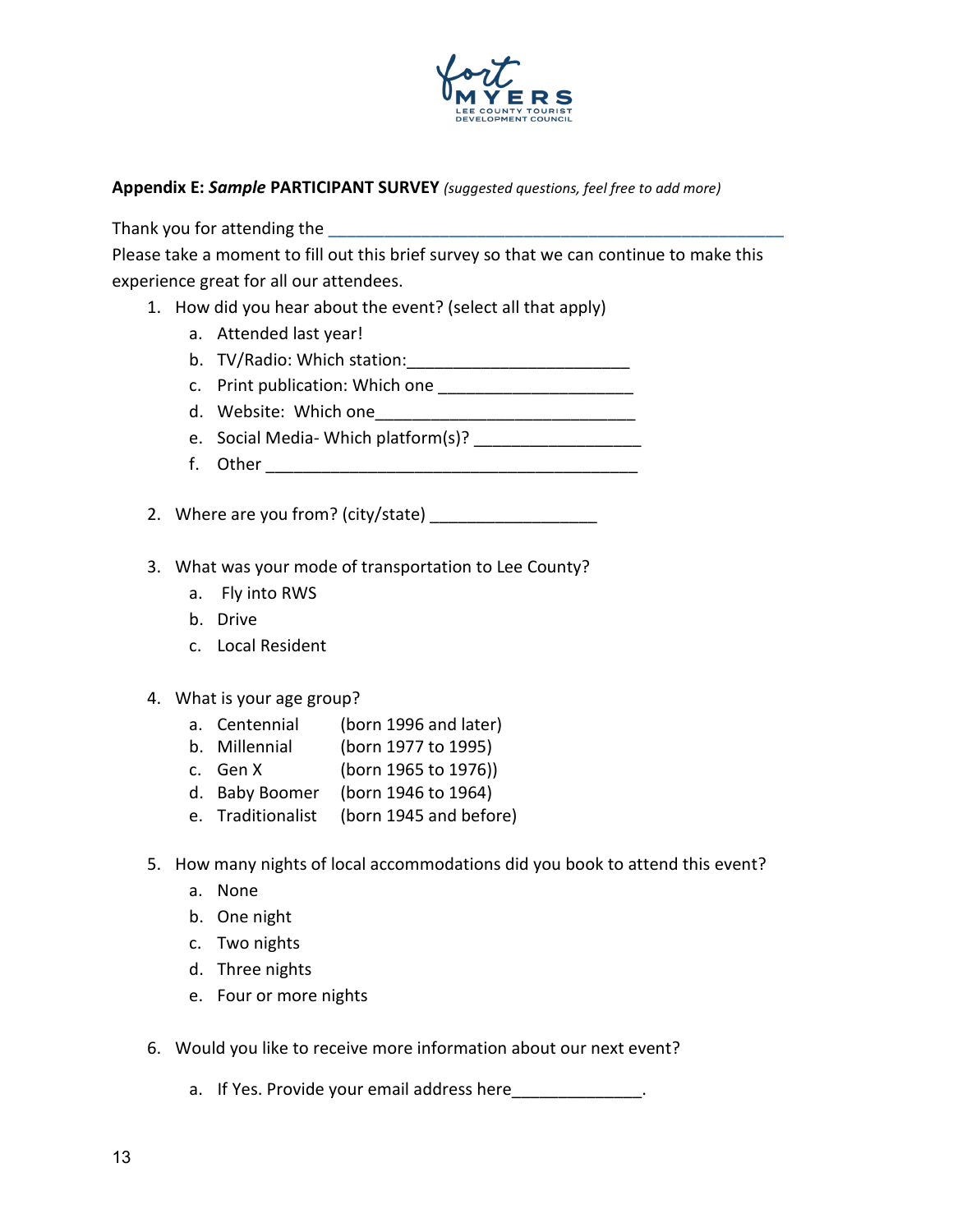

# **Appendix F:** *Sample* **ROOM NIGHT CERTIFICATION FORM-**

**\****VCB Sales team will assist with the verification of room nights for the upcoming year.*

To:

The purpose of this form is to quantify the actual number of room nights booked in Lee County as a result of *(event name)* as a result of *a* event name) as a result of  $\overline{a}$ document these room nights will enable us to fulfill important Tourism Development Council requirements, and assist the Lee County VCB in its marketing efforts.

**Hotel Name**: \_\_\_\_\_\_\_\_\_\_\_\_\_\_\_\_\_\_\_\_\_\_\_\_\_\_\_\_\_\_\_\_\_\_\_\_\_\_\_\_\_\_\_\_\_\_\_\_\_\_\_\_ **Hotel Location:** \_\_\_\_\_\_\_\_\_\_\_\_\_\_\_\_\_\_\_\_\_\_\_\_\_\_\_\_\_\_\_\_\_\_\_\_\_\_\_\_\_\_\_\_\_\_\_\_\_\_ **Event Name:** \_\_\_\_\_\_\_\_\_\_\_\_\_\_\_\_\_\_\_\_\_\_\_\_\_\_\_\_\_\_\_\_\_\_\_\_\_\_\_\_\_\_\_\_\_\_\_\_\_\_\_\_

**Tracked room nights**

| Date          |  |  |  |
|---------------|--|--|--|
| Paid room     |  |  |  |
| nights        |  |  |  |
| Complimentary |  |  |  |
| room nights   |  |  |  |

\_\_\_\_\_\_\_\_\_\_\_\_\_\_\_\_\_\_\_\_\_\_\_\_\_\_\_\_\_\_\_\_\_\_\_\_\_\_\_\_\_\_\_\_\_\_\_\_\_\_\_\_\_\_\_\_\_\_\_\_\_\_\_\_\_\_\_\_\_\_\_\_\_\_\_\_\_\_ \_\_\_\_\_\_\_\_\_\_\_\_\_\_\_\_\_\_\_\_\_\_\_\_\_\_\_\_\_\_\_\_\_\_\_\_\_\_\_\_\_\_\_\_\_\_\_\_\_\_\_\_\_\_\_\_\_\_\_\_\_\_\_\_\_\_\_\_\_\_\_\_\_\_\_\_\_\_

*\*Kindly add date columns if the event lasted longer than six days.*

#### Total number of PAID room nights for duration of event \_\_\_\_\_\_\_\_\_\_\_\_\_\_\_\_\_\_\_\_\_\_\_\_\_

Please provide any noteworthy comments:  $\blacksquare$ 

Hotel Representative Signature:

\_\_\_\_\_\_\_\_\_\_\_\_\_\_\_\_\_\_\_\_\_\_\_\_\_\_\_\_ Date: \_\_\_\_\_\_\_\_\_\_\_\_\_\_\_\_\_\_\_\_\_\_\_\_\_

Print Name and Title:

\_\_\_\_\_\_\_\_\_\_\_\_\_\_\_\_\_\_\_\_\_\_\_\_\_\_\_\_ Tel: \_\_\_\_\_\_\_\_\_\_\_\_\_\_\_\_\_\_\_\_\_\_\_\_\_\_

**Thank you for completing this form.**